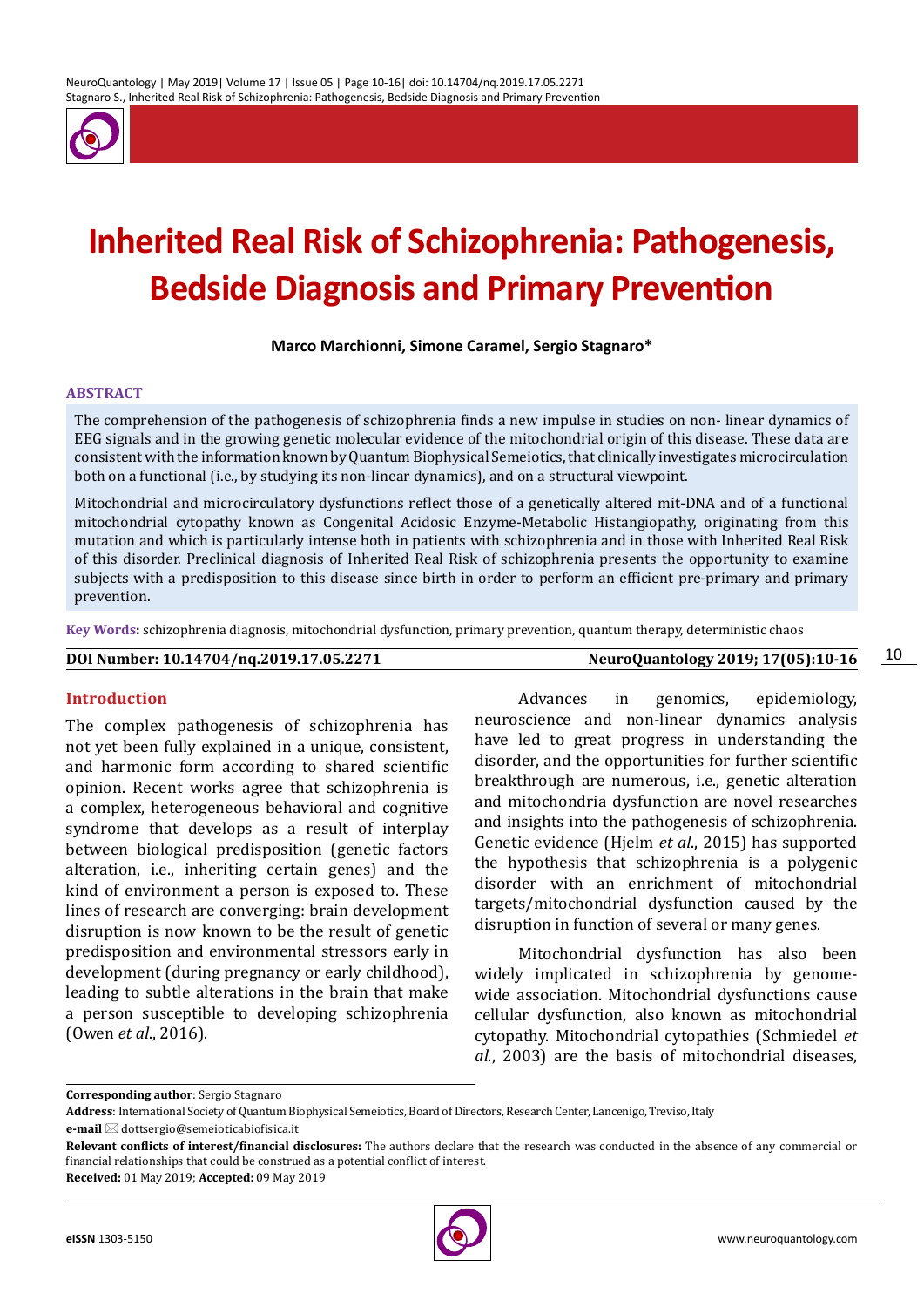which are often caused by mutations, acquired or maternally inherited, in the mitochondrial DNA or nuclear genes that code for respiratory chain complexes in mitochondria.

There is no doubt that those with strong genetic components to schizophrenia have a significantly increased risk for developing schizophrenia over that of the general population. However, large-scale genetic studies show that there are no schizophreniapredisposing genes with large effect sizes, therefore functional studies of intracellular pathways and understanding the confluence of environmental influences and genetic predisposition, and their combined effects on developmental mechanisms and intracellular cascades, are needed ([Vereczkei](https://www.ncbi.nlm.nih.gov/pubmed/?term=Vereczkei%252520A%25255BAuthor%25255D&cauthor=true&cauthor_uid=22184188) and [Mirnics, 2011\).](https://www.ncbi.nlm.nih.gov/pubmed/?term=Mirnics%252520K%25255BAuthor%25255D&cauthor=true&cauthor_uid=22184188) 

There are several studies about the role of genetic alteration of mit-DNA and schizophrenia: they highlight that mitochondrial dysfunction affects neurodevelopment and neuronal functions, it leads to oxidative stress and inflammation (Prabakaran *et al*., 2004) and neuro-progressive changes in this disorder could be induced by mitochondria. There are documented alterations in brain energy metabolism, electron transport chain activity (Manatt and Chandra, 2011), and expression of genes involved in mitochondrial function (Scaglia, 2010).

Mitochondrial impairment may affect bioenergetics in the developing brain and alter critical neuronal processes leading to neurodevelopmental abnormalities. Oxidative/nitrosative stress responses due to mitochondrial dysfunctions might activate immuno-inflammatory pathways and subsequently lead to neuro-progressive changes in schizophrenia, supporting a role for mitochondrial impairment in the pathogenetic pathways of this disease (Rajasekaran *et al*., 2015).

Decreased mitochondrial respiration, changes in mitochondrial morphology, increases<br>in mitochondrial mit-DNA mutations and in mitochondrial mit-DNA mutations and polymorphisms are current evidence supporting the role of mitochondrial abnormalities and dysfunctions in the pathogenesis of schizophrenia.

Also, complexity estimators have been broadly utilized in schizophrenia investigation: early studies reported increased complexity in schizophrenia patients, associated with a higher variability or "irregularity" of their brain signals. However, further investigations showed reduced complexities, thus

introducing a clear divergence. Nowadays, both increased and reduced complexity values are reported. The explanation of such divergence is a critical issue to understand the role of complexity measures in schizophrenia research. The conflicting results in terms of both increased and reduced complexity values have been reported in different studies depending on the patients' clinical status or symptom severity or medication and age status (Fernández *et al*., 2013).

However, in other medical fields, i.e., in cardiophysiology and neuro-physiology, using different statistical measures, results agree and are consistent each other: i.e., HRV time series analysis (Al-Awee *et al*., 1999; Bär *et al*., 2007, 2008) and EEG signals (Korsakova *et al*., 2011) are deterministic chaotic under normal physiological conditions, while signals tend to linear regularity in pathological cases.

These findings are confirmed by recent research on patients with schizophrenia compared with control groups. The objective of these studies was to investigate the nonlinear brain dynamics of chronic and medicated schizophrenia patients using distinct complexity estimators. The EEG complexity of participants were investigated and compared using different statistical invariants, i.e., approximate entropy (ApEn), Shannon entropy (ShEn), Kolmogorov complexity (KC) and Lempel-Ziv complexity (LZC) (Akar *et al*., 2016; Sabeti *et al*., 2009) or fractal Dimension statistics (Raghavendra *et al*., 2009; Zhao *et al*., 2016). In all these studies lower complexity values were obtained in schizophrenia patients. Same results are given by fractal analysis in Magnetic Resonance Imaging (MRI) (Bullmore *et al*., 1994; Squarcina *et al*., 2015; Sandu *et al*., 2008) and in cerebral cortical surface (Ha *et al*., 2005), therefore widely corroborating that subjects with schizophrenia, tested over different time series nonlinear analysis, have lower chaotic rhythms compared with healthy subjects (Benarous and Cohen, 2016). Moreover, schizophrenia is characterized also by disturbed sleep architecture. The analysis on sleep EEG time series show decreased nonlinear complexity of the EEG time series and diminished chaos in schizophrenia (Keshavan *et al*., 2004). Additional evidence connected with the role of complexity in pathophysiology and diagnosis of schizophrenia is given by the different studies on smooth pursuit eye movement (SPEM) dysfunction in schizophrenic patients.

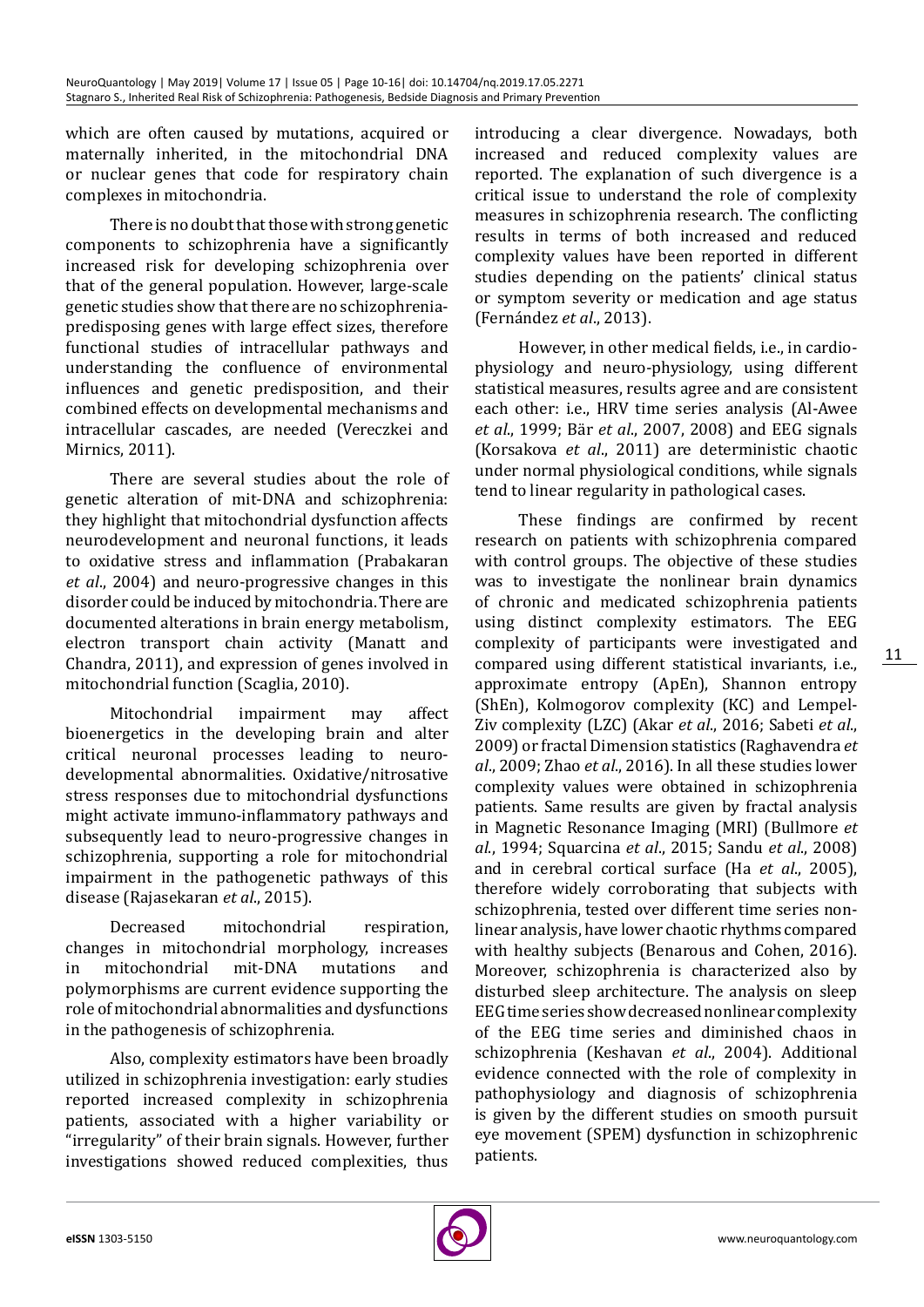An early investigation applying chaos research methodology to the eye movements of schizophrenic patients was completed by Huberman (Huberman, 1987). Invisible inner rhythms of the human body which could be correlated to chaos theory were found and therefore the human body could be also interpreted as a place of motions and oscillations acting as a complex system: new methods of listening to this variegated drumbeat were developed allowing detection of subtle differences between various states (health, declining health, sickness).

The functional complex dynamics termed as deterministic chaos has to be intended from a structural point of view as hierarchical superior order, and this higher order is physiological, typical of healthy subjects, as mentioned above, while the dynamics pathologies such as schizophrenia are represented by lower complex dynamics (Kleszczewski and Rutkiewicz, 2004).

The evidence about SPEM dysfunction in schizophrenia suggests two major conclusions. One is that there are multiple structural and functional disturbances of the eye in schizophrenia., all of which could be factors in the visual disturbances of patients. The second conclusion is that certain retinal findings can serve as biomarkers of neural pathology, and disease progression, in schizophrenia. These data suggest that a greater understanding of the contribution of retinal and other ocular pathology to the visual and cognitive disturbances of schizophrenia is warranted (Silverstein and Rosen, 2015).

The separation of positive and negative symptoms that contribute to disorganization from those that define reality distortion and psychomotor poverty has revealed significant new associations between SPEM and schizophrenic symptoms. These findings are interpreted in light of the proposal that the disorganization syndrome is the central form of pathology in schizophrenia. The term disorganization has to be intended as lower complexity or loss or order, as well as the heart fibrillation can be understood in a similar perspective (Lee *et al*., 2001).

Mitochondrial dysfunctions and the loss of complexity behaviour in schizophrenia are two core aspects of the clinical investigation of Quantum Biophysical Semeiotics (QBS) and of its bedside diagnosis. QBS framework offers the opportunity to obtain important data for a better comprehension of the pathogenesis of this disorder, its genetic predisposition and its Inherited Real

Risk (Stagnaro, 2004a). QBS allows to perform an original pre-primary and primary prevention. In fact, QBS theory offers an approach "as a whole" of the pathophysiology of inherited mitochondrial neurodegenerative diseases (and schizophrenia as well) all of which are characterized by an Inherited Real Risk (IRR) of Brain Disorders ([Stagnaro and](http://journal.frontiersin.org/article/10.3389/fnagi.2013.00013/full%23B11)  [Caramel, 2011](http://journal.frontiersin.org/article/10.3389/fnagi.2013.00013/full%23B11)).

The combination of Clinical Microangiology and "Angiobiopathy" theory ([Stagnaro, 2009a](http://journal.frontiersin.org/article/10.3389/fnagi.2013.00013/full%23B8)), allows to consider schizophrenia as a disease resulting from a neurological and microvascular-based dysfunction (i.e., secondary to an impaired endothelial function (Vetter *et al*., 2015) associated with mitochondrial functional impairment (i.e., the congenital alteration of mit-DNA in related neuronal cells). Microvascular functions measured by fractal dimension of microvessel oscillations, in accordance with the above<br>quoted papers, show physiological complex physiological complex behaviour (deterministic chaos), while loss of their complexity is sign of pathology (or predisposition to disease).

QBS is a new discipline in the medical field and an extension of the classical medical semeiotics with the support of quantum and complexity theories. It is a scientific trans-disciplinary approach that is based on the "Congenital Acidosic Enzyme-Metabolic Histangiopathy" (CAEMH) [\(Stagnaro and Stagnaro-](http://journal.frontiersin.org/article/10.3389/fnagi.2013.00013/full%23B17)[Neri, 1987](http://journal.frontiersin.org/article/10.3389/fnagi.2013.00013/full%23B17)), a unique mitochondrial cytopathy that is present at birth and subject to medical therapy. The presence of intense CAEMH in a well-defined area (i.e., myocardium) is due to gene mutations in both n-DNA and mit-DNA. This is the basis for one or more QBS constitutions [\(Stagnaro and Stagnaro-Neri,](http://journal.frontiersin.org/article/10.3389/fnagi.2013.00013/full%23B18)  [2004a\)](http://journal.frontiersin.org/article/10.3389/fnagi.2013.00013/full%23B18) which could bring about their respective IRR [\(Stagnaro and Caramel, 2012,](http://journal.frontiersin.org/article/10.3389/fnagi.2013.00013/full%23B12) [2013a](http://journal.frontiersin.org/article/10.3389/fnagi.2013.00013/full%23B13)[,b](http://journal.frontiersin.org/article/10.3389/fnagi.2013.00013/full%23B14)).

QBS method allows the clinical and preclinical diagnosis of IRR of various brain disorders ([Stagnaro and Stagnaro-Neri, 2004b](http://journal.frontiersin.org/article/10.3389/fnagi.2013.00013/full%23B19); [Stagnaro,](http://journal.frontiersin.org/article/10.3389/fnagi.2013.00013/full%23B8)  [2009a;](http://journal.frontiersin.org/article/10.3389/fnagi.2013.00013/full%23B8) [Stagnaro and Caramel, 2011](http://journal.frontiersin.org/article/10.3389/fnagi.2013.00013/full%23B11)) through the auscultatory percussion of the stomach ([Stagnaro,](http://journal.frontiersin.org/article/10.3389/fnagi.2013.00013/full%23B5)  [1985a](http://journal.frontiersin.org/article/10.3389/fnagi.2013.00013/full%23B5)[,b](http://journal.frontiersin.org/article/10.3389/fnagi.2013.00013/full%23B6), [1986\)](http://journal.frontiersin.org/article/10.3389/fnagi.2013.00013/full%23B7). Made with the aid of gastric aspecific reflex, this diagnosis is consistent and dually reflects the informative nature and quality of parameters collected by QBS microcirculatory investigations. The pathophysiology of QBS reflexes is based upon local microvascular conditions. In case of genetic alteration of both DNAs, intense CAEMH, and IRR of Brain Disorders, there is a microcirculatory remodeling, especially intense under environmental risk factors,

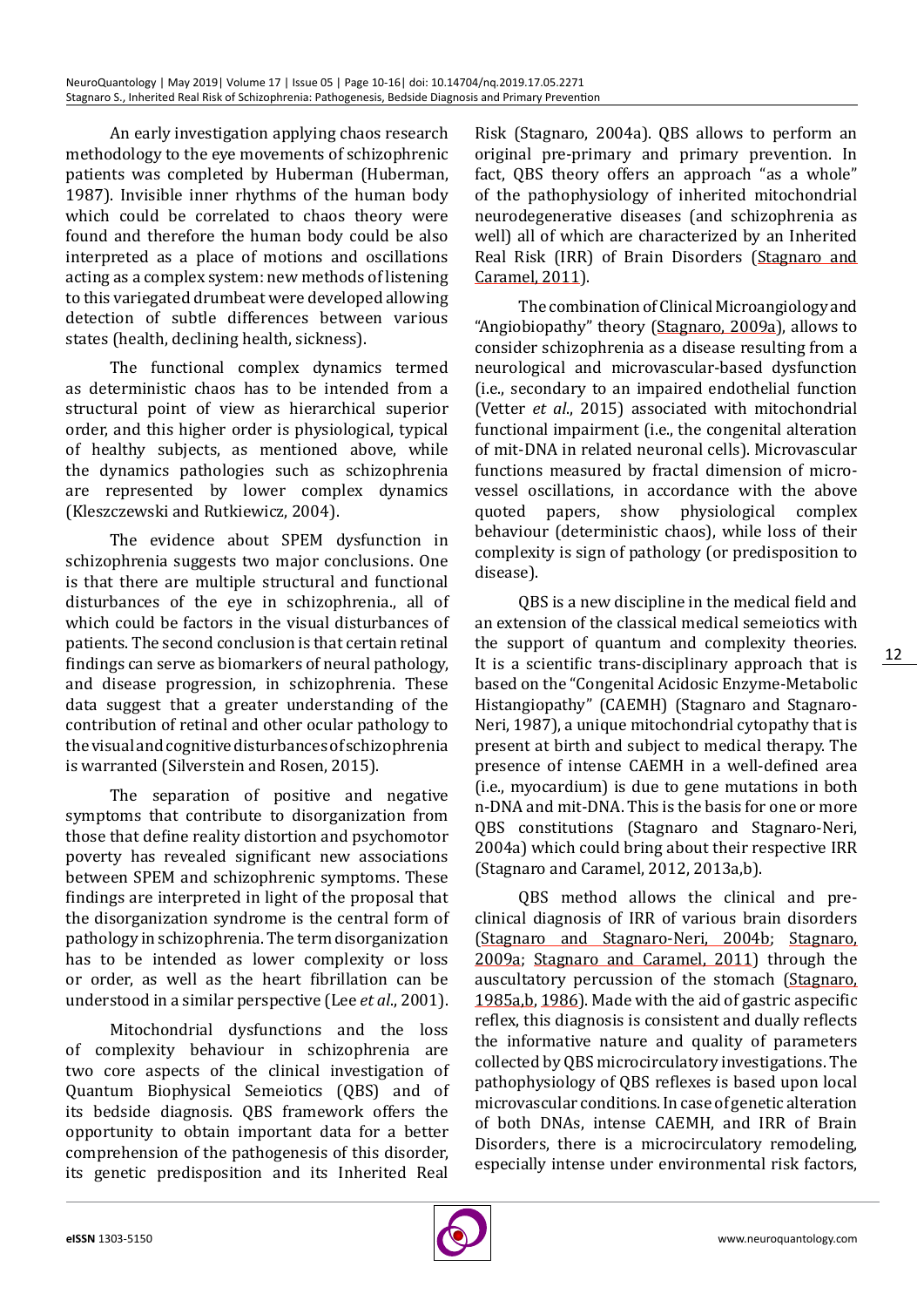due to vasomotility and vasomotion impairment (e.g., functional imperfection) and structural obstructions, i.e., pathological Endoarteriolar Blocking Devices (EBDs) and Arteriovenous Anastomosis (AVA) ([Stagnaro, 2009c](http://journal.frontiersin.org/article/10.3389/fnagi.2013.00013/full%23B10)). According to QBS, most of these inherited impairments are already present, in a similar form, in micro-vascular neurobiological systems and clinically observable since birth, through ureteral reflexes diagnosis.

Briefly, in health, from the microcirculatory point of view, during stress tests, both vasomotility (chaotic-deterministic oscillations of arterioles) and vasomotility (chaotic deterministic fluctuations of nutritional capillaries and post-capillary venules) are maximally activated ([Stagnaro and Stagnaro-](http://journal.frontiersin.org/article/10.3389/fnagi.2013.00013/full%23B19)[Neri, 2004b](http://journal.frontiersin.org/article/10.3389/fnagi.2013.00013/full%23B19); [Stagnaro, 2009a](http://journal.frontiersin.org/article/10.3389/fnagi.2013.00013/full%23B8); [Stagnaro and Caramel,](http://journal.frontiersin.org/article/10.3389/fnagi.2013.00013/full%23B11) [2011](http://journal.frontiersin.org/article/10.3389/fnagi.2013.00013/full%23B11)), particularly in frontal, pre-frontal and limbic cerebral regions. On the contrary, in individuals with a family history positive for schizophrenia and, of course, in patients in the first stages of schizophrenia, under identical conditions a dissociated form of microcirculatory activation (type II dissociated) appears, characterized by increased vasomotility, decreased vasomotion and lower chaotic oscillations compared with healthy subjects. The flow- and fluxmotion in the cerebral microcirculatory bed appears to be clearly decreased, due to the dangerous phenomenon of the so-called "microcirculatory blood-flow centralization."

It is generally admitted that schizophrenia diagnosis, particularly in initial stages, is usually difficult; however, QBS diagnosis allows to identify IRR of schizophrenia even when the patient is asymptomatic (i.e. in pre-clinical stages, or even from birth).

# *Inherited Real Risk of Schizophrenia: Bedside Diagnosis*

As in all other IRR of pathologies, including the neurodegenerative disorders, the genetic predisposition to schizophrenia is transmitted by the mother, even if apparently healthy. Therefore, a mild Inherited Real Risk (IRR) of schizophrenia (SZ) is present in all mothers (100% of examined cases) of patients suffering for this disorder, or at IRR of SZ in its different stages of evolution (early stages, IRR in strong evolution, etc.).

QBS is able to make IRR of brain disorders diagnosis in particular through the auscultatory percussion of the Stomach as applied to elicit the brain 'Gastric Aspecific Reflex' (GAR) - related with

the non-local quantum behaviour of biological systems [\(Stagnaro and Caramel, 2011](http://journal.frontiersin.org/article/10.3389/fnagi.2013.00013/full%23B11)).

In health, "intense" digital pressure (800-1200 gr/cm2 ) on the vertex or on the scalp projection of the right or left prefrontal lobes does not provoke simultaneously GAR (the reflex appears just after 16 seconds due to physiological tissue acidosis); thus there is not IRR of brain disorders and this is the physiological state [\(Stagnaro,](http://journal.frontiersin.org/article/10.3389/fnagi.2013.00013/full%23B8) 2009a). If the stomach moves simultaneously, dilating for at least 1 cm or more, then there is IRR of brain disorders or overt brain disease (if the stomach dilates more than 1.5 cm). Once an IRR of brain disorders has been established, then the diagnosis should be refined in order to identify whether or not a certain patient is exposed to an IRR of Schizophrenia. In case of IRR of Schizophrenia, the specific trigger points (to be stimulated with low-medium digital pressure, 300-  $600 \,\mathrm{gr/cm^2}$ ), are located on the frontal and prefrontal areas of the scalp (as well as inferior occipital) and the left posterior temporal lobe (Heschl gyrus). When a medium low pressure stimulus is applied on the afore-mentioned trigger points specific to IRR of Schizophrenia, the following parameters have been observed in the patients either with aspecific symptoms or at an early stage (asymptomatic): latency (less than 8 sec), duration (more than 4 sec) and stomach dilatation  $(1,5 \text{ cm} - 4 \text{ cm})$ .

LATENCY time (in seconds) of GAR, following application of an intense pressure stimulus (magnitude 800-1200 gr/square cm) over the vertex of the cranium

| Normal                    | 16 seconds |  |
|---------------------------|------------|--|
| Aspecific Symptoms        | 0 seconds  |  |
| Early stage brain disease | 0 seconds  |  |
| Overt brain disease       | 0 seconds  |  |

DILATATION (in cm) of GAR, following application of an intense pressure (magnitude of the stimulus 800-1200 gr/square cm) stimulus over the vertex of the cranium

| Normal                             | $0 - 0.5$ cm |  |
|------------------------------------|--------------|--|
| Aspecific Symptoms<br>$0.5 - 1$ cm |              |  |
| Early stage brain disease          | $1 - 1.5$ cm |  |
| Overt brain disease                | $1.5 - 4$ cm |  |

CONTRACTION (cm) of GAR, following application of an intense pressure (magnitude of the stimulus 800-1200 gr/square cm) stimulus over the vertex of the cranium

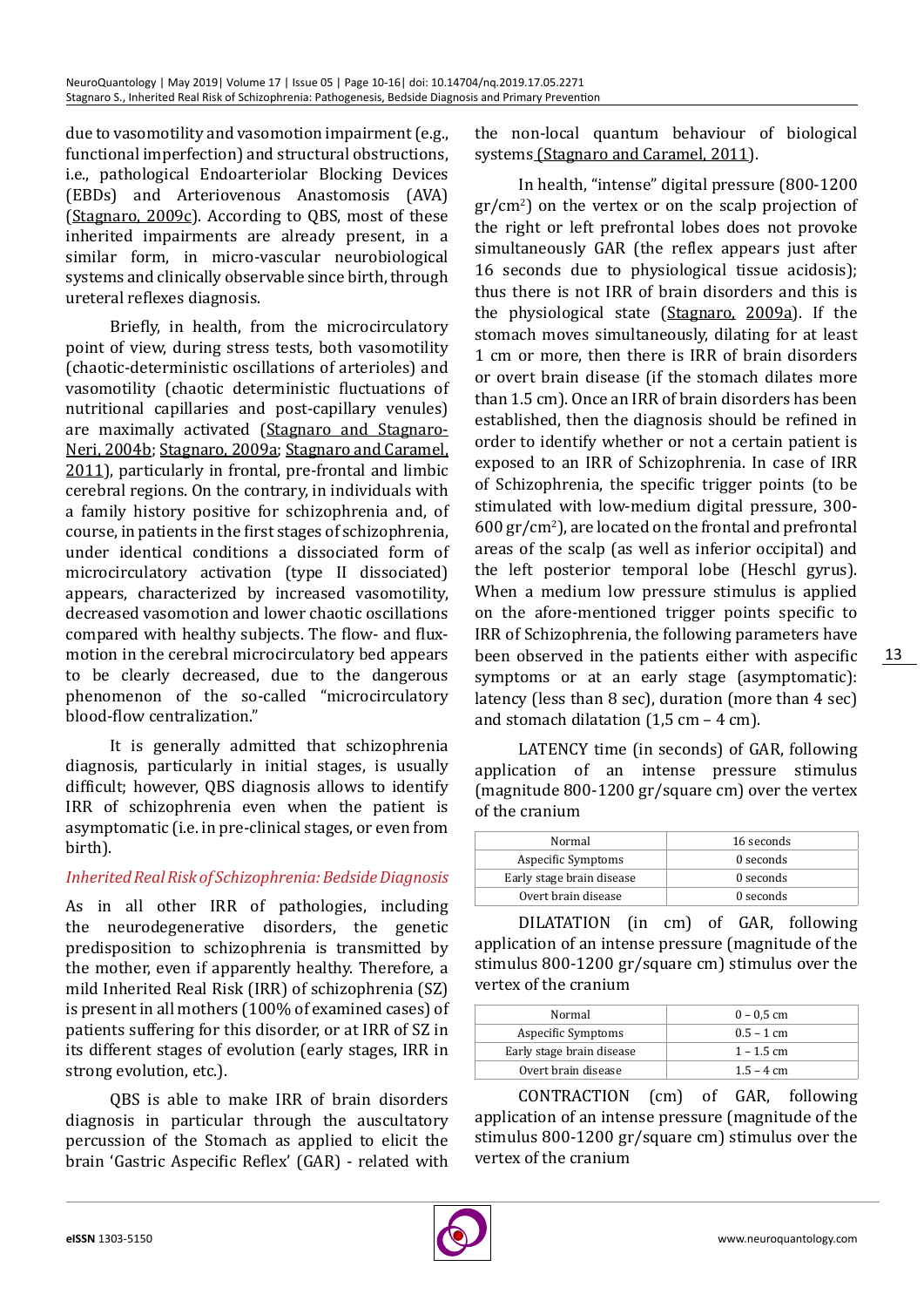NeuroQuantology | May 2019| Volume 17 | Issue 05 | Page 10-16| doi: 10.14704/nq.2019.17.05.2271 Stagnaro S., Inherited Real Risk of Schizophrenia: Pathogenesis, Bedside Diagnosis and Primary Prevention



**Graph 01.** Measurement done by Litmann 3M 3200 placing the bell of the electronic stethoscope on the skin projection area of the stomach. In healthy patients under intense stimulus applied on brain trigger point the Gastric Aspecific Reflex (GAR) appears physiologically after 16 seconds (modification of the sound of the graph), while under stimulus of mean magnitude in schizophrenia trigger points, the GAR appear after exactly 8 seconds (physiologically, negative sign of IRR of SZ).

| Normal                    | $0 \, \text{cm}$ |  |
|---------------------------|------------------|--|
| Aspecific Symptoms        | $0 \, \text{cm}$ |  |
| Early stage brain disease | $0 - 0.5$ cm     |  |
| Overt brain disease       | $1 - 1.5$ cm     |  |

## *IRR of Schizophrenia:*

*Stimulus: Low-medium pressure (magnitude of the stimulus: 300-600 gr/* $\frac{cm^2}{m^2}$ 

*Trigger points: posterior temporal, inferior occipital, frontal and prefrontal, slight posterior anterior pressure (300 gr/sqcm2) on the lateral part of ocular globe*

|                                | <b>LATENCY</b><br>(in seconds) | <b>DURATION</b> (in<br>seconds) | <b>STOMACH</b><br><b>DILATATION</b><br>(in cm) |
|--------------------------------|--------------------------------|---------------------------------|------------------------------------------------|
| Normal                         | $= 8$ s                        | 3 < D < 4                       | $0 - 0.5$ cm                                   |
| Aspecific<br>Symptoms          | $\leq$ 8 s                     | D > 4                           | $0.5 - 1$ cm                                   |
| Early stage brain<br>disease   | < 8s                           | D > 4                           | $1 - 1.5$ cm                                   |
| Overt brain disease $\leq 8$ s |                                | D >> 4                          | $1.5 - 4$ cm                                   |

*Inherited Real Risk of Schizophrenia: Primary and Pre-Primary Prevention*

QBS tools are not only useful for diagnostic purposes, but also for therapeutic monitoring, because they are able to measure the microcirculatory activity before and after each treatment, in order to understand the effectiveness of treatments and interventions applied. At this point, we could wonder whether QBS Constitutions and IRR of degenerative pathologies are reversible.

Through a proper prevention treatment termed "type A" or "green" therapy, i.e., modified Mediterranean diet, CoQ10, conjugated-melatonin,

carnitine, a genetic reversibility for future generations is possible ([Stagnaro and Caramel, 2013c](http://journal.frontiersin.org/article/10.3389/fnagi.2013.00013/full%23B15)), but this could not be enough for the current generations, especially under environmental negative conditions. The green therapy stimulates the activity of mitochondria by acting on metabolism, the peptides' net, improving and normalizing mitochondrial and tissue oxygenation, and expression of the normal operation of mitochondrial oxidative phosphorylation. Indeed, the mitochondrial functional cytopathy above mentioned (CAEMH) is the 'conditio sine qua non' of more frequent and severe human disease and not. By this way, tissue oxygenation and mitochondrial activity are improved, mitochondria are running well, but it remains the genetic alteration of mit-DNA: CAEMH, QBS Constitutions and IRR of disorders are still positive (the IRR becomes "residual"). This means that a continuative "type A" therapy averts the risk that the disease can emerge, despite the genetic problem is not yet healed.

QBS method allows an efficient pre-primary prevention with recursive effects able to reverse the genetic alteration of mit-DNA and the mitochondrial cytopathy at the base of neurodegenerative pathologies such as AD. This is possible under a Type B or blue therapy. In particular, we have successfully used a Quantum Therapy ([Stagnaro and Caramel,](http://journal.frontiersin.org/article/10.3389/fnagi.2013.00013/full%23B15)   $2013c,d$  $2013c,d$  $2013c,d$  for the pre-primary prevention of cancer, Type 2 Diabetes Mellitus, osteoporosis, Coronary Artery Disease and Amyotrophic Lateral Sclerosis. "We are not going to regenerate new neurons, but we will stop the decline," McKew hopes. In this respect, Quantum Therapy's central action mechanisms

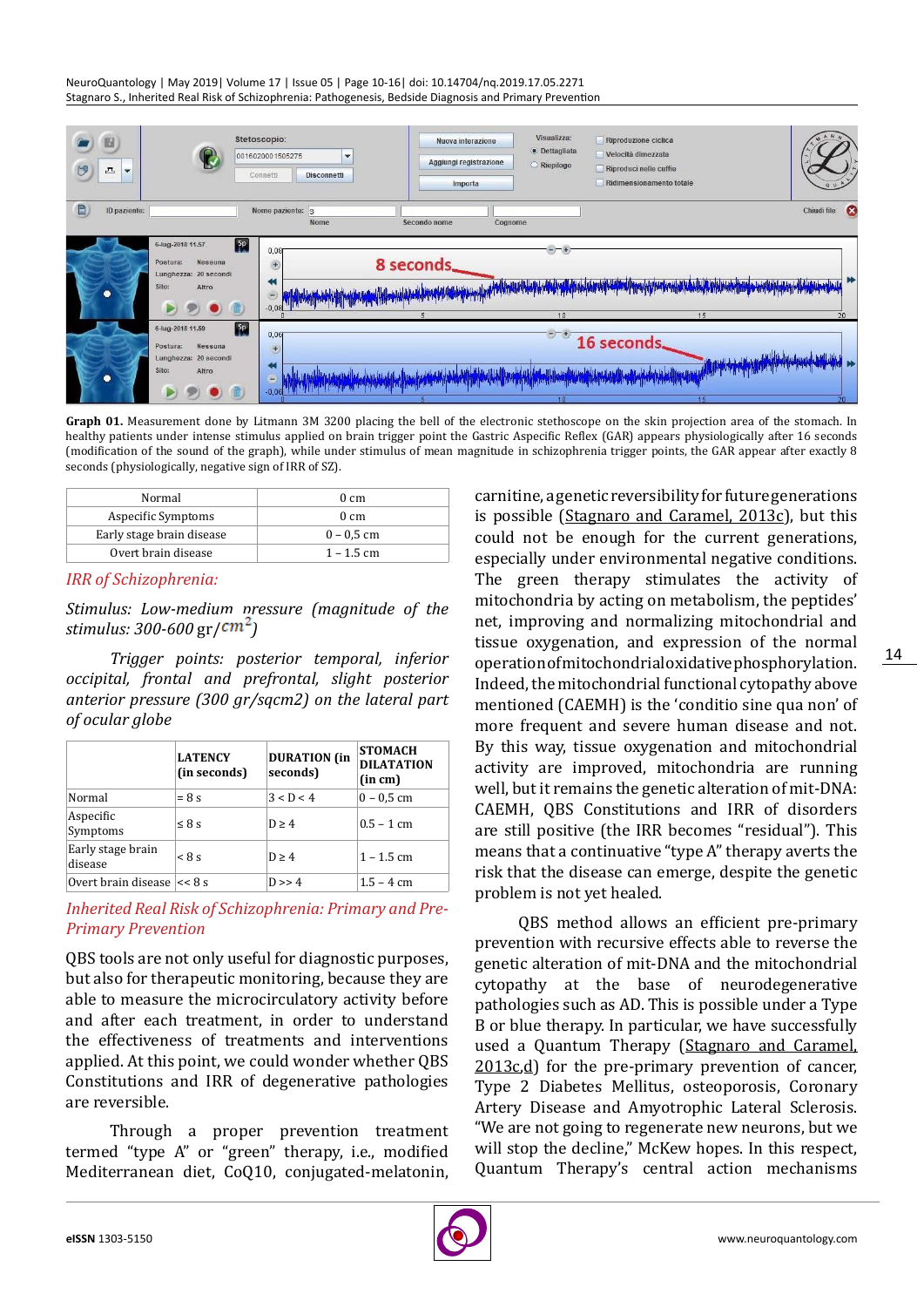consist in remodeling neurological centers, when heritably altered.

# **Conclusions**

Overt Schizophrenia is not reversible by currently available medical treatments, and research is concentrated mainly on genetic, histopathology and clinical tests. QBS can provide for schizophrenia a biological preventive evaluation, because biological system functional modification parallels gene mutation and the subject's neurological and social developments. Furthermore, QBS is able to make a diagnosis of schizophrenia not only at the first very initial stages, but even many years before clinical manifestation, therefore allowing an efficacious primary prevention and prompt implementation of those measures and preventive treatments which can favour healing of IRR of schizophrenia or other severe neurodegenerative disorders.

## **References**

- Akar SA, Kara S, [Latifoğlu F,](https://www.ncbi.nlm.nih.gov/pubmed/?term=Latifo%C4%9Flu F%5BAuthor%5D&cauthor=true&cauthor_uid=26762866) [Bilgiç V.](https://www.ncbi.nlm.nih.gov/pubmed/?term=Bilgi%C3%A7 V%5BAuthor%5D&cauthor=true&cauthor_uid=26762866) Analysis of the Complexity Measures in the EEG of Schizophrenia Patients. [Int J Neural](https://www.ncbi.nlm.nih.gov/pubmed/26762866) [Syst 2](https://www.ncbi.nlm.nih.gov/pubmed/26762866)016; (2): 1650008.
- Al-Awee IC, Krishnamurthy KB, Hausdorff JM, Mietus JE, Ives JR, Blum AS, Schomer DL, Goldberger AL. Postictal heart rate oscillations in partial epilepsy. Neurology 1999; 53(7): 1590- 1592.
- Bär KJ, Boettger MK, Koschke M, Schulz S, Chokka P, Yeragani VK, Voss A. [Non-linear complexity measures of heart rate](https://www.ncbi.nlm.nih.gov/pubmed/17646130) [variability in acute schizophrenia.](https://www.ncbi.nlm.nih.gov/pubmed/17646130) Clin Neurophysiol 2007; 118(9):2009-2015.
- Bär KJ, Koschke M, Berger S, Schulz S, Tancer M, Voss A, Yeragani VK. [Influence of olanzapine on QT variability and complexity](https://www.ncbi.nlm.nih.gov/pubmed/19011440) [measures of heart rate in patients with](https://www.ncbi.nlm.nih.gov/pubmed/19011440) [schizophrenia.](https://www.ncbi.nlm.nih.gov/pubmed/19011440) J Clin Psychopharmacol 2008; 28(6): 694-698.
- [Benarous X](https://www.ncbi.nlm.nih.gov/pubmed/?term=Benarous X%5BAuthor%5D&cauthor=true&cauthor_uid=26231988) and [Cohen D. T](https://www.ncbi.nlm.nih.gov/pubmed/?term=Cohen D%5BAuthor%5D&cauthor=true&cauthor_uid=26231988)o err is human? Interests of chaotic models to study adult psychiatric disorders and developmental disorders. [Encephale](https://www.ncbi.nlm.nih.gov/pubmed/26231988) 2016; 42(1):82-89.
- Bullmore E, Brammer M, Harvey I, Persaud R, Murray R, Ron M. [Fractal analysis of the boundary between white matter and](https://www.ncbi.nlm.nih.gov/pubmed/7991759) [cerebral cortex in magnetic resonance images: a controlled](https://www.ncbi.nlm.nih.gov/pubmed/7991759) [study of schizophrenic and manic-depressive patients.](https://www.ncbi.nlm.nih.gov/pubmed/7991759) Psychol Med 1994; 24(3): 771-781.
- [Clay](https://www.ncbi.nlm.nih.gov/pubmed/?term=Clay H%5BAuthor%5D&cauthor=true&cauthor_uid=20833242) H[, Sillivan](https://www.ncbi.nlm.nih.gov/pubmed/?term=Sillivan S%5BAuthor%5D&cauthor=true&cauthor_uid=20833242) S[, Konradi](https://www.ncbi.nlm.nih.gov/pubmed/?term=Konradi C%5BAuthor%5D&cauthor=true&cauthor_uid=20833242) C. Mitochondrial Dysfunction and Pathology in Bipolar Disorder and Schizophrenia. [Int J Dev](https://www.ncbi.nlm.nih.gov/entrez/eutils/elink.fcgi?dbfrom=pubmed&retmode=ref&cmd=prlinks&id=20833242) [Neurosci 2011; 29\(3\): 311–324.](https://www.ncbi.nlm.nih.gov/entrez/eutils/elink.fcgi?dbfrom=pubmed&retmode=ref&cmd=prlinks&id=20833242)
- [Fernández A,](https://www.ncbi.nlm.nih.gov/pubmed/?term=Fern%C3%A1ndez A%5BAuthor%5D&cauthor=true&cauthor_uid=22507763) [Gómez C,](https://www.ncbi.nlm.nih.gov/pubmed/?term=G%C3%B3mez C%5BAuthor%5D&cauthor=true&cauthor_uid=22507763) [Hornero R,](https://www.ncbi.nlm.nih.gov/pubmed/?term=Hornero R%5BAuthor%5D&cauthor=true&cauthor_uid=22507763) [López-Ibor JJ](https://www.ncbi.nlm.nih.gov/pubmed/?term=L%C3%B3pez-Ibor JJ%5BAuthor%5D&cauthor=true&cauthor_uid=22507763). Complexity and schizophrenia. [Prog](https://www.ncbi.nlm.nih.gov/pubmed/22507763) [Neuropsychopharmacol Biol Psychiatry](https://www.ncbi.nlm.nih.gov/pubmed/22507763) 2013; 45: 267-276.
- Ha TH, Yoon U, Lee KJ, Shin YW, Lee JM, Kim IY, Ha KS, Kim SI, Kwon JS. [Fractal dimension of cerebral cortical surface in](https://www.ncbi.nlm.nih.gov/pubmed/15893428) [schizophrenia and obsessive-compulsive disorder.](https://www.ncbi.nlm.nih.gov/pubmed/15893428) Neurosci Lett 2005; 384(1-2): 172-176.
- [Hjelm BE,](https://www.ncbi.nlm.nih.gov/pubmed/?term=Hjelm BE%5BAuthor%5D&cauthor=true&cauthor_uid=26550561) [Rollins B,](https://www.ncbi.nlm.nih.gov/pubmed/?term=Rollins B%5BAuthor%5D&cauthor=true&cauthor_uid=26550561) [Mamdani F](https://www.ncbi.nlm.nih.gov/pubmed/?term=Mamdani F%5BAuthor%5D&cauthor=true&cauthor_uid=26550561), [Lauterborn JC,](https://www.ncbi.nlm.nih.gov/pubmed/?term=Lauterborn JC%5BAuthor%5D&cauthor=true&cauthor_uid=26550561) [Kirov G](https://www.ncbi.nlm.nih.gov/pubmed/?term=Kirov G%5BAuthor%5D&cauthor=true&cauthor_uid=26550561), [Lynch G,](https://www.ncbi.nlm.nih.gov/pubmed/?term=Lynch G%5BAuthor%5D&cauthor=true&cauthor_uid=26550561) [Gall CM ,](https://www.ncbi.nlm.nih.gov/pubmed/?term=Gall CM%5BAuthor%5D&cauthor=true&cauthor_uid=26550561) [Sequeira](https://www.ncbi.nlm.nih.gov/pubmed/?term=Sequeira A%5BAuthor%5D&cauthor=true&cauthor_uid=26550561) A, [Vawter MP](https://www.ncbi.nlm.nih.gov/pubmed/?term=Vawter MP%5BAuthor%5D&cauthor=true&cauthor_uid=26550561). Evidence of Mitochondrial Dysfunction within the Complex Genetic Etiology of Schizophrenia. [Mol Neuropsychiatry 2](https://www.ncbi.nlm.nih.gov/pubmed/26550561)015;1(4): 201-219.
- [Huberman BA.](https://www.ncbi.nlm.nih.gov/pubmed/?term=Huberman BA%5BAuthor%5D&cauthor=true&cauthor_uid=3477120) A model for dysfunctions in smooth pursuit eye movement. [Ann N Y Acad Sci 1](https://www.ncbi.nlm.nih.gov/pubmed/3477120)987; 504: 260-273.
- [Keshavan MS,](https://www.ncbi.nlm.nih.gov/pubmed/?term=Keshavan MS%5BAuthor%5D&cauthor=true&cauthor_uid=15474897) [Cashmere JD](https://www.ncbi.nlm.nih.gov/pubmed/?term=Cashmere JD%5BAuthor%5D&cauthor=true&cauthor_uid=15474897), [Miewald J,](https://www.ncbi.nlm.nih.gov/pubmed/?term=Miewald J%5BAuthor%5D&cauthor=true&cauthor_uid=15474897) [Yeragani VK.](https://www.ncbi.nlm.nih.gov/pubmed/?term=Yeragani VK%5BAuthor%5D&cauthor=true&cauthor_uid=15474897) Decreased nonlinear complexity and chaos during sleep in first episode schizophrenia: a preliminary report. [Schizophr Res](https://www.ncbi.nlm.nih.gov/pubmed/?term=schizophrenia%2Beye%2Bmovement%2Bchaos) 2004; 71(2-3): 263-272.
- Kleszczewski T, Rutkiewicz W. [The fractal box dimension on](https://www.ncbi.nlm.nih.gov/pubmed/15589714)  [human eyeball movement--](https://www.ncbi.nlm.nih.gov/pubmed/15589714) [objective, biological marker](https://www.ncbi.nlm.nih.gov/pubmed/15589714)  [ofschizophrenia? E](https://www.ncbi.nlm.nih.gov/pubmed/15589714)ur Psychiatry 2004; 19(8): 514-515.
- Korsakova et al. Diagnosis of different stages of epileptogenesis by fractal EEG analysis. Zh Nevrol Psikhiatr Im S S Korsakova 2011; 111(5): 37-41.
- [Lee KH ,](https://www.ncbi.nlm.nih.gov/pubmed/?term=Lee KH%5BAuthor%5D&cauthor=true&cauthor_uid=11223115) [Williams LM,](https://www.ncbi.nlm.nih.gov/pubmed/?term=Williams LM%5BAuthor%5D&cauthor=true&cauthor_uid=11223115) [Loughland CM,](https://www.ncbi.nlm.nih.gov/pubmed/?term=Loughland CM%5BAuthor%5D&cauthor=true&cauthor_uid=11223115) [Davidson DJ,](https://www.ncbi.nlm.nih.gov/pubmed/?term=Davidson DJ%5BAuthor%5D&cauthor=true&cauthor_uid=11223115) [Gordon](https://www.ncbi.nlm.nih.gov/pubmed/?term=Gordon E%5BAuthor%5D&cauthor=true&cauthor_uid=11223115)  [E](https://www.ncbi.nlm.nih.gov/pubmed/?term=Gordon E%5BAuthor%5D&cauthor=true&cauthor_uid=11223115). Syndromes of schizophrenia and smooth-pursuit eye movement dysfunction. [Psychiatry Res](https://www.ncbi.nlm.nih.gov/pubmed/11223115) 2001;101(1): 11-21.
- Manatt M, Chandra SB. The effects of mitochondrial dysfunction in schizophrenia. Journal of Medical Genetics and Genomics 2011; 3(5): 84-94.
- [Owen MJ](https://www.ncbi.nlm.nih.gov/pubmed/?term=Owen MJ%5BAuthor%5D&cauthor=true&cauthor_uid=26777917), [Sawa A ,](https://www.ncbi.nlm.nih.gov/pubmed/?term=Sawa A%5BAuthor%5D&cauthor=true&cauthor_uid=26777917) [Mortensen PB.](https://www.ncbi.nlm.nih.gov/pubmed/?term=Mortensen PB%5BAuthor%5D&cauthor=true&cauthor_uid=26777917) Schizophrenia. Lancet 2016; 388(10039): 86-97.
- Prabakaran S, Swatton JE, Ryan MM, Huffaker SJ, Huang JTJ, Griffin JL, Wayland [M,](http://www.nature.com/mp/journal/v9/n7/full/4001511a.html#aff4) Freeman [T,](http://www.nature.com/mp/journal/v9/n7/full/4001511a.html#aff4) Dudbridge [F,](http://www.nature.com/mp/journal/v9/n7/full/4001511a.html#aff4) Lille[y KS,](http://www.nature.com/mp/journal/v9/n7/full/4001511a.html#aff5)  Kar[p NA,](http://www.nature.com/mp/journal/v9/n7/full/4001511a.html#aff5) Heste[r S,](http://www.nature.com/mp/journal/v9/n7/full/4001511a.html#aff5) Tkache[v D,](http://www.nature.com/mp/journal/v9/n7/full/4001511a.html#aff2) Mimmac[k ML,](http://www.nature.com/mp/journal/v9/n7/full/4001511a.html#aff2) Yolken RH, Webster MJ, Torrey EF, Bahn S. Mitochondrial dysfunction in schizophrenia: evidence for compromised brain metabolism and oxidative stress. Molecular Psychiatry 2004; 9: 684–697.
- [Raghavendra BS](https://www.ncbi.nlm.nih.gov/pubmed/?term=Raghavendra BS%5BAuthor%5D&cauthor=true&cauthor_uid=19550026), [Dutt DN,](https://www.ncbi.nlm.nih.gov/pubmed/?term=Dutt DN%5BAuthor%5D&cauthor=true&cauthor_uid=19550026) [Halahalli HN](https://www.ncbi.nlm.nih.gov/pubmed/?term=Halahalli HN%5BAuthor%5D&cauthor=true&cauthor_uid=19550026), [John JP](https://www.ncbi.nlm.nih.gov/pubmed/?term=John JP%5BAuthor%5D&cauthor=true&cauthor_uid=19550026). Complexity analysis of EEG in patients with schizophrenia using fractal dimension. [Physiol Meas 2](https://www.ncbi.nlm.nih.gov/pubmed/19550026)009; 30(8): 795-808.
- [Rajasekaran A,](https://www.ncbi.nlm.nih.gov/pubmed/?term=Rajasekaran A%5BAuthor%5D&cauthor=true&cauthor_uid=25446950) [Venkatasubramanian G](https://www.ncbi.nlm.nih.gov/pubmed/?term=Venkatasubramanian G%5BAuthor%5D&cauthor=true&cauthor_uid=25446950), [Berk M,](https://www.ncbi.nlm.nih.gov/pubmed/?term=Berk M%5BAuthor%5D&cauthor=true&cauthor_uid=25446950) [Debnath M.](https://www.ncbi.nlm.nih.gov/pubmed/?term=Debnath M%5BAuthor%5D&cauthor=true&cauthor_uid=25446950) Mitochondrial dysfunction in schizophrenia: pathways, mechanisms and implications. [Neurosci Biobehav Rev](https://www.ncbi.nlm.nih.gov/pubmed/25446950) 2015; 48: 10-21.
- Sabeti M, Katebi S, Boostani R. [Entropy and complexity measures](https://www.ncbi.nlm.nih.gov/pubmed/19403281)  [for EEG signal classification of schizophrenic and control](https://www.ncbi.nlm.nih.gov/pubmed/19403281)  [participants.](https://www.ncbi.nlm.nih.gov/pubmed/19403281) Artif Intell Med 2009; 47(3): 263-274.
- Sandu AL, Rasmussen IA Jr, Lundervold A, Kreuder F, Neckelmann G, Hugdahl K, Specht K. [Fractal dimension analysis of MR](https://www.ncbi.nlm.nih.gov/pubmed/18068333)  [images reveals grey matter structure irregularities in](https://www.ncbi.nlm.nih.gov/pubmed/18068333)  [schizophrenia.](https://www.ncbi.nlm.nih.gov/pubmed/18068333) Comput Med Imaging Graph 2008; 32(2): 150-158.
- Scaglia F. The Role of Mitochondrial Dysfunction In psychiatric Disease Developmental Disabilities Research Reviews 2010; 16: 136–143.
- Schmiedel J, Jackson S, Schäfer J, Reichmann H. Mitochondrial cytopathies. Journal of neurology 2003; 250(3): 267-277.
- Silverstein SM, Rosen R. Schizophrenia and the eye. Schizophrenia Research: Cognition. 2015; 2(2): 46-55.